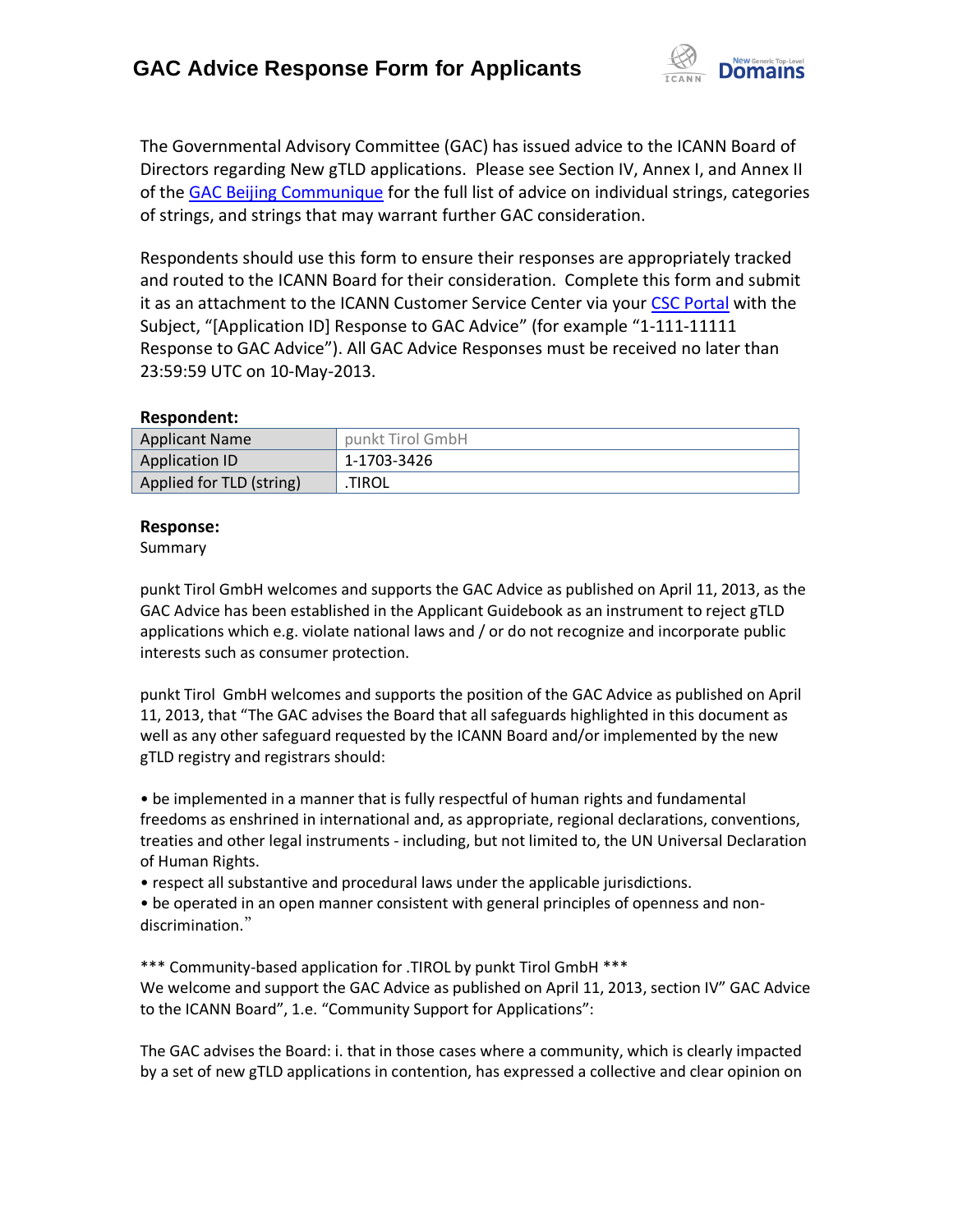# **GAC Advice Response Form for Applicants**



those applications, such opinion should be duly taken into account, together with all other relevant information.

We serve the Interests of the Community and the Public

Our application for the string .TIROL is a community-based application. Members of the .TIROL Community are natural persons, legal persons, organizations or associations of persons, if they can demonstrate an economic, cultural, touristical, historical, social or any other connection to the Austrian Federal State of Tirol.

We have been successfully working since 2012 on building a long-lasting relationship to the various stakeholders of the respective community including

- 1. Government organizations and authorities;
- 2. Commercial associations;
- 3. Companies;
- 4. Civil society organizations.

The community members have expressed a collective and clear supporting opinion on our application by supporting documents.

We have consulted with all relevant public and private entities that make up the community.

General principles of operations for .TIROL by punkt Tirol GmbH

punkt Tirol GmbH would like to state that:

1. We will respect human rights and fundamental freedoms

We fully support human rights and fundamental freedoms of mankind, this includes but is not limited to the UN declaration of rights (http://www.un.org/en/documents/udhr/index.shtml). In this respect we would like to emphasize two principles of the UN declaration of rights: - Everyone is entitled to all the rights and freedoms set forth in this Declaration, without distinction of any kind.

- Article 19: Everyone has the right to freedom of opinion and expression; this right includes freedom to hold opinions without interference and to seek, receive and impart information and ideas through any media and regardless of frontiers.

2. We will respect national laws

We require our registrars and registrants to comply with all applicable laws, including those that relate to privacy, data collection, consumer protection (including in relation to misleading and deceptive conduct), disclosure of data, and financial disclosures."

3. We will operate the TLD in an open manner consistent with general principles of openness and non-discrimination

The fundamental goals of the Introduction of New gTLDs are:

- The new gTLD program will create a means for prospective registry operators to apply for new gTLDs, and create new options for consumers in the market.

- To foster diversity, encourage competition, and enhance the utility of the DNS.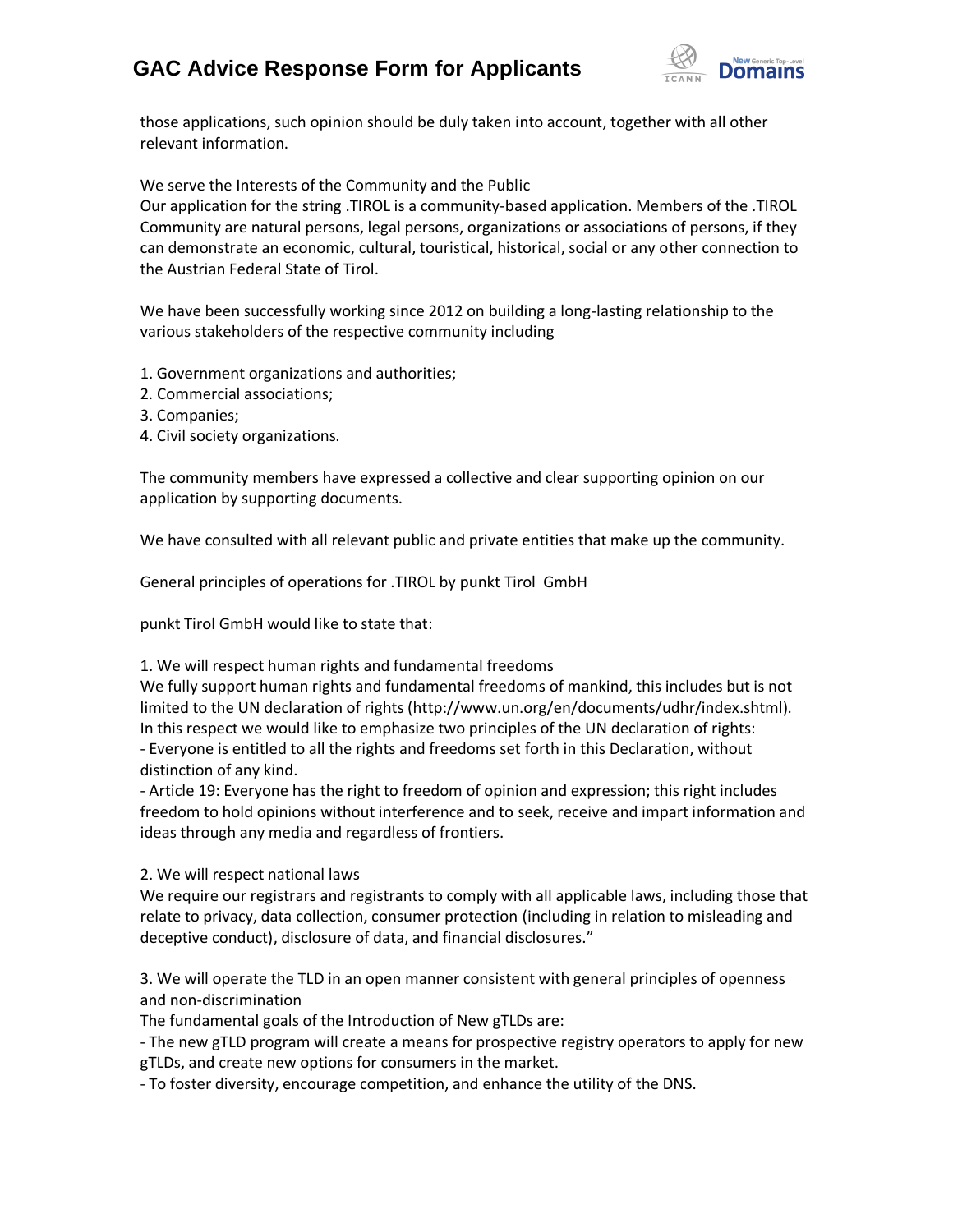## **GAC Advice Response Form for Applicants**



- ICANN expects a diverse set of applications for new gTLDs, including IDNs, creating significant potential for new uses and benefit to Internet users across the globe.

We fully support these goals with the underlying principles of openness and non-discrimination and which will lead to greater choice and diversity for consumers based on competition among registries.

### Detailed commitments by punkt Tirol GmbH for .TIROL based on General Safeguards

punkt Tirol GmbH, the applicant for the .TIROL top-level domain, will implement as already stated in the application the following safeguards in a manner that (i) is fully respectful of human rights and fundamental freedoms as enshrined in international and, as appropriate, regional declarations, conventions, treaties and other legal instruments – including, but not limited to, the UN Universal Declaration of Human Rights, (ii) respects all substantive and procedural laws under the applicable jurisdictions, and (iii) the gTLD be operated in an open manner consistent with general principles of openness and non-discrimination. The safeguards will be subject to contractual oversight.

#### The Safeguards are in detail:

1. WHOIS verification and checks - punkt Tirol GmbH will conduct checks on a statistically significant basis to identify registrations in its gTLD with deliberately false, inaccurate or incomplete WHOIS data at least twice a year. Registry operators will weigh the sample towards registrars with the highest percentages of deliberately false, inaccurate or incomplete records in the previous checks. punkt Tirol GmbH will notify the relevant registrar of any inaccurate or incomplete records identified during the checks, triggering the registrar's obligation to solicit accurate and complete information from the registrant.

2. Mitigating abusive activity - punkt Tirol GmbH will ensure that terms of use for registrants include prohibitions against the distribution of malware, operation of botnets, phishing, piracy, trademark or copyright infringement, fraudulent or deceptive practices, counterfeiting or otherwise engaging in activity contrary to applicable law.

3. Security checks - While respecting privacy and confidentiality, punkt Tirol GmbH will periodically conduct a technical analysis to assess whether domains in its gTLD are being used to perpetrate security threats, such as pharming, phishing, malware, and botnets. If punkt Tirol GmbH identifies security risks that pose an actual risk of harm, punkt Tirol GmbH will notify the relevant registrar and, if the registrar does not take immediate action, suspend the domain name until the matter is resolved.

4. Documentation - punkt Tirol GmbH will maintain statistical reports that provide the number of inaccurate WHOIS records or security threats identified and actions taken as a result of its periodic WHOIS and security checks. punkt Tirol GmbH will maintain these reports for the agreed contracted period and provide them to ICANN upon request in connection with contractual obligations.

5. Making and Handling Complaints - punkt Tirol GmbH will ensure that there is a mechanism for making complaints to punkt Tirol GmbH that the WHOIS information is inaccurate or that the domain name registration is being used to facilitate or promote malware, operation of botnets, phishing, piracy, trademark or copyright infringement, fraudulent or deceptive practices, counterfeiting or otherwise engaging in activity contrary to applicable law.